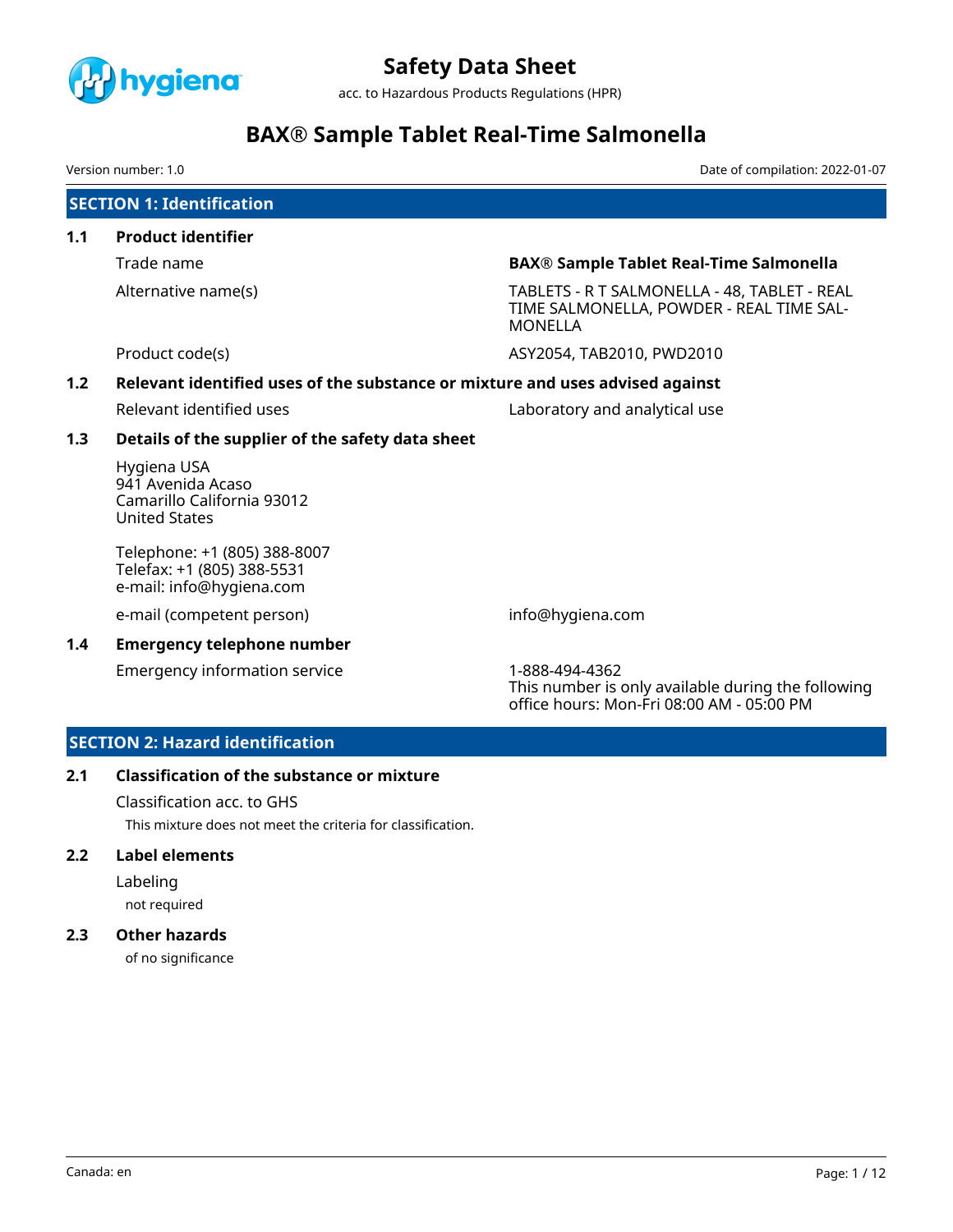

acc. to Hazardous Products Regulations (HPR)

## **BAX® Sample Tablet Real-Time Salmonella**

Version number: 1.0 Date of compilation: 2022-01-07

## **SECTION 3: Composition/information on ingredients**

## **3.1 Substances**

Not relevant (mixture)

## **3.2 Mixtures**

Description of the mixture

| <b>Name of substance</b>                    | <b>Identifier</b>       | Wt%        | <b>Classification acc. to GHS</b> | <b>Pictograms</b> |
|---------------------------------------------|-------------------------|------------|-----------------------------------|-------------------|
| TAQ - PROMEGA GO TAQ                        | CAS No<br>9012-90-2     | $25 - 50$  |                                   |                   |
| Pyrogen Free Water                          | CAS No<br>7732-18-5     | $10 - 25$  |                                   |                   |
| Trehalose Dihydrate                         | CAS No<br>6138-23-4     | $10 - 25$  |                                   |                   |
| Polyvinylpyrrolidone                        | CAS No<br>9003-39-8     | $10 - 25$  |                                   |                   |
| <b>DTTP</b>                                 |                         | $1 - 3$    |                                   |                   |
| <b>DGTP</b>                                 |                         | $1 - 3$    |                                   |                   |
| <b>DCTP</b>                                 |                         | $1 - 3$    |                                   |                   |
| <b>DATP</b>                                 |                         | $1 - 3$    |                                   |                   |
| Carbowax                                    | CAS No<br>25322-68-3    | $1 - 3$    |                                   |                   |
| Surfactamps                                 |                         | $0.1 - 1$  |                                   |                   |
| SCORPION S 35 - RAW                         |                         | < 0.1      |                                   |                   |
| SCORPION S761 RAW                           |                         | < 0.1      |                                   |                   |
| SCORPION SOLUTION -<br>S761C610-5G (100 UM) |                         | < 0.1      |                                   |                   |
| QUASAR 670 NORMALIZING<br><b>DYE</b>        |                         | < 0.1      |                                   |                   |
| PRIMER - 4313E - RAW                        |                         | ${}_{0.1}$ |                                   |                   |
| <b>PRIMER - 4219E</b>                       |                         | ${}_{0.1}$ |                                   |                   |
| SCORPION S4219E - RAW                       |                         | ${}_{0.1}$ |                                   |                   |
| Bovine Serum Albumin                        | CAS No<br>9048-46-8     | < 0.1      |                                   |                   |
| Tris                                        | CAS No<br>$77 - 86 - 1$ | ${}_{0.1}$ |                                   |                   |
| EDTA disodium dihydrate                     | CAS No<br>6381-92-6     | < 0.1      |                                   |                   |
| SYNTHETIC OLIGO-SSV40                       |                         | ${}_{0.1}$ |                                   |                   |

For full text of abbreviations: see SECTION 16.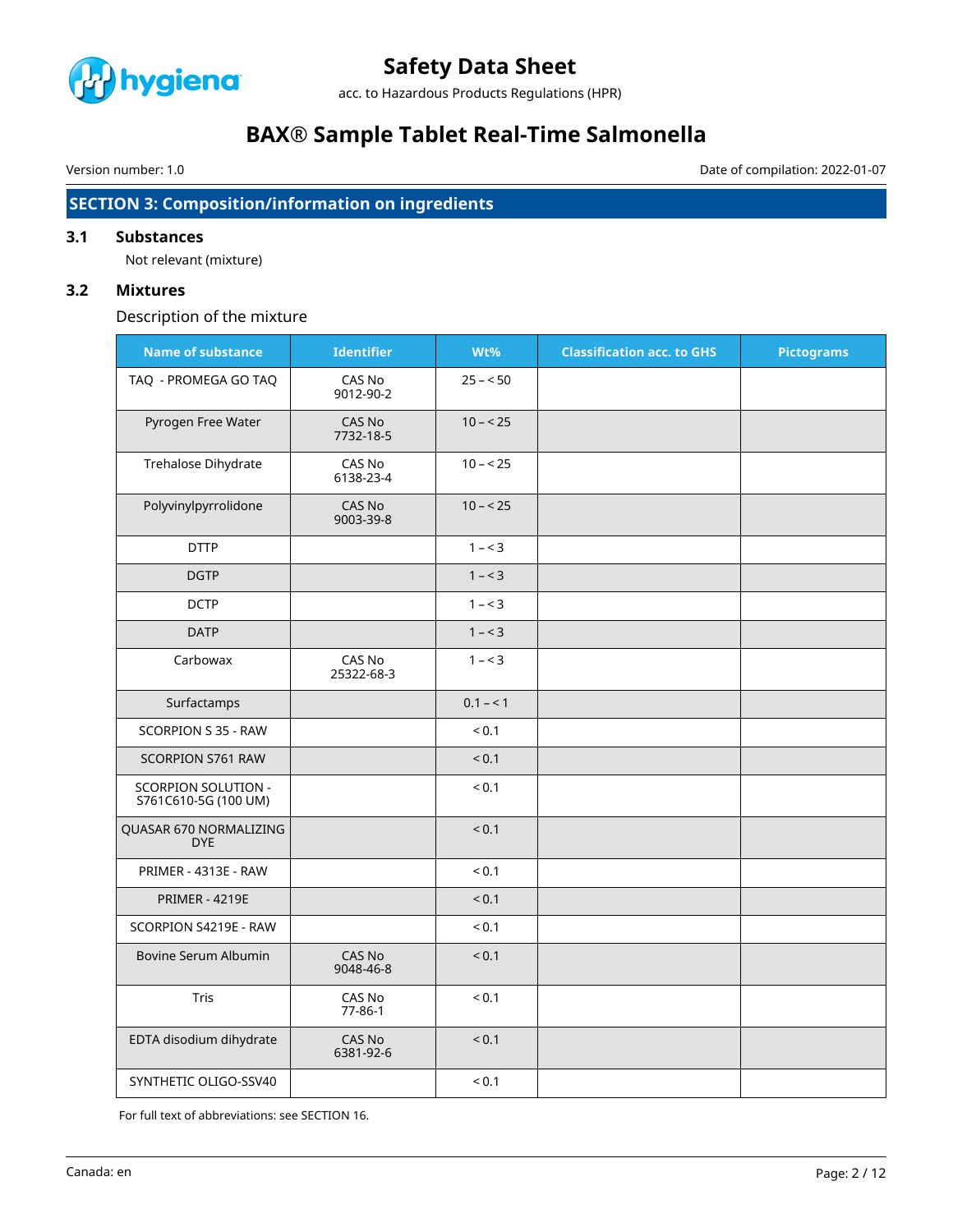

acc. to Hazardous Products Regulations (HPR)

## **BAX® Sample Tablet Real-Time Salmonella**

Version number: 1.0 Date of compilation: 2022-01-07

## **SECTION 4: First-aid measures**

#### **4.1 Description of first-aid measures**

#### General notes

Do not leave affected person unattended. Remove victim out of the danger area. Keep affected person warm, still and covered. Take off immediately all contaminated clothing. In all cases of doubt, or when symptoms persist, seek medical advice. In case of unconsciousness place person in the recovery position. Never give anything by mouth.

#### Following inhalation

If breathing is irregular or stopped, immediately seek medical assistance and start first aid actions. Provide fresh air.

#### Following skin contact

Wash with plenty of soap and water.

#### Following eye contact

Remove contact lenses, if present and easy to do. Continue rinsing. Irrigate copiously with clean, fresh water for at least 10 minutes, holding the eyelids apart.

#### Following ingestion

Rinse mouth with water (only if the person is conscious). Do NOT induce vomiting.

#### **4.2 Most important symptoms and effects, both acute and delayed**

Symptoms and effects are not known to date.

### **4.3 Indication of any immediate medical attention and special treatment needed**

none

### **SECTION 5: Fire-fighting measures**

#### **5.1 Extinguishing media**

Suitable extinguishing media Water, Foam, ABC-powder

Unsuitable extinguishing media

Water jet

### **5.2 Special hazards arising from the substance or mixture**

Hazardous combustion products

Nitrogen oxides (NOx), Carbon monoxide (CO), Carbon dioxide (CO2)

### **5.3 Advice for firefighters**

In case of fire and/or explosion do not breathe fumes. Coordinate firefighting measures to the fire surroundings. Do not allow firefighting water to enter drains or water courses. Collect contaminated firefighting water separately. Fight fire with normal precautions from a reasonable distance.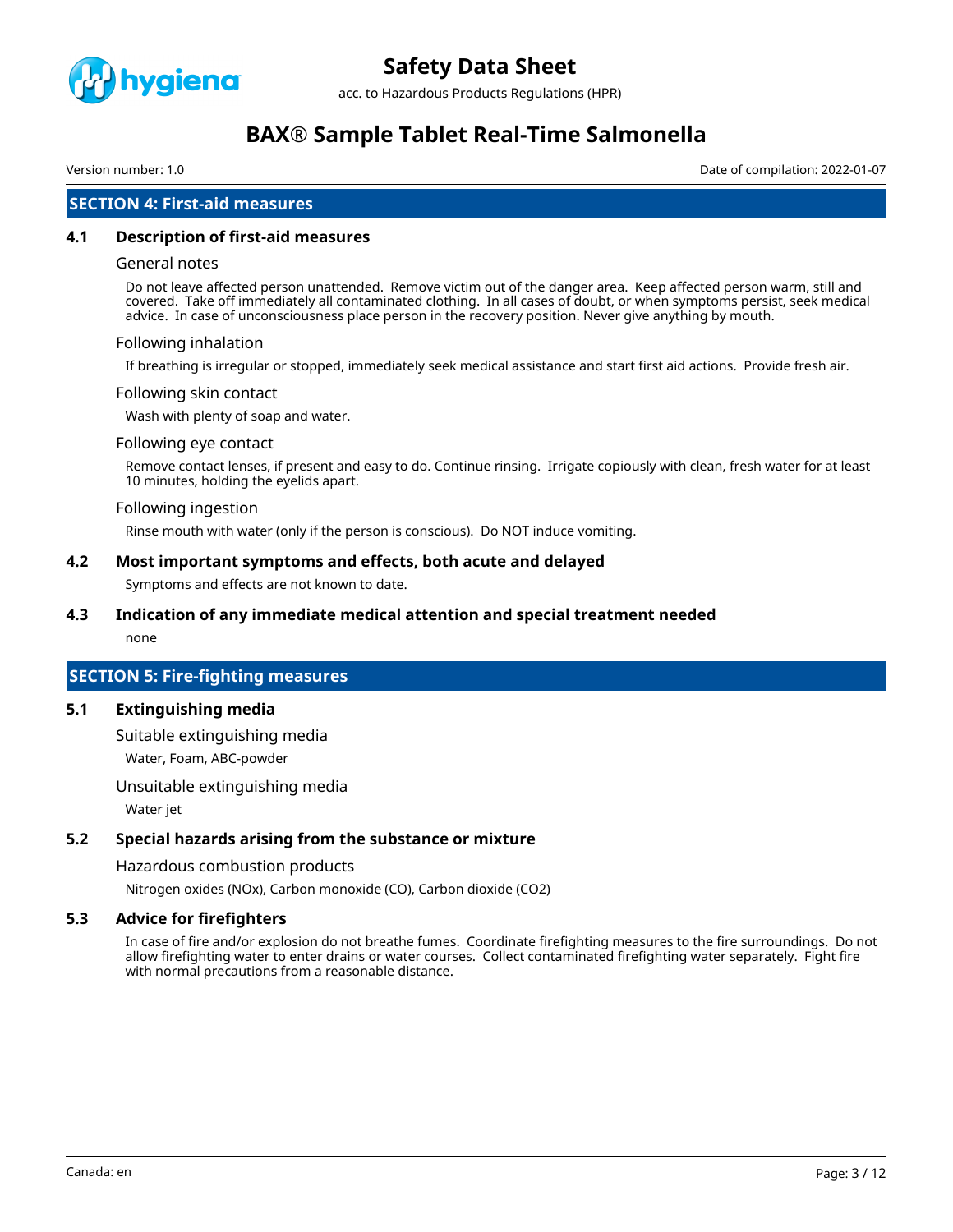

acc. to Hazardous Products Regulations (HPR)

## **BAX® Sample Tablet Real-Time Salmonella**

Version number: 1.0 Date of compilation: 2022-01-07

### **SECTION 6: Accidental release measures**

### **6.1 Personal precautions, protective equipment and emergency procedures**

For non-emergency personnel Remove persons to safety.

#### For emergency responders

Wear breathing apparatus if exposed to vapors/dust/aerosols/gases.

### **6.2 Environmental precautions**

Keep away from drains, surface and ground water. Retain contaminated washing water and dispose of it.

### **6.3 Methods and material for containment and cleaning up**

Advice on how to contain a spill

Covering of drains, Take up mechanically

Advice on how to clean up a spill

Take up mechanically.

Other information relating to spills and releases

Place in appropriate containers for disposal. Ventilate affected area.

#### **6.4 Reference to other sections**

Hazardous combustion products: see section 5. Personal protective equipment: see section 8. Incompatible materials: see section 10. Disposal considerations: see section 13.

## **SECTION 7: Handling and storage**

### **7.1 Precautions for safe handling**

Recommendations

- Measures to prevent fire as well as aerosol and dust generation

Use local and general ventilation. Use only in well-ventilated areas. Ground/bond container and receiving equipment.

- Specific notes/details

Dust deposits may accumulate on all deposition surfaces in a technical room. The product in the delivered form is not dust explosion capable; the enrichment of fine dust however leads to the danger of dust explosion.

#### Advice on general occupational hygiene

Wash hands after use. Do not eat, drink and smoke in work areas. Remove contaminated clothing and protective equipment before entering eating areas. Never keep food or drink in the vicinity of chemicals. Never place chemicals in containers that are normally used for food or drink. Keep away from food, drink and animal feedingstuffs.

### **7.2 Conditions for safe storage, including any incompatibilities**

Managing of associated risks

- Explosive atmospheres

Removal of dust deposits.

#### Control of the effects

#### Protect against external exposure, such as

frost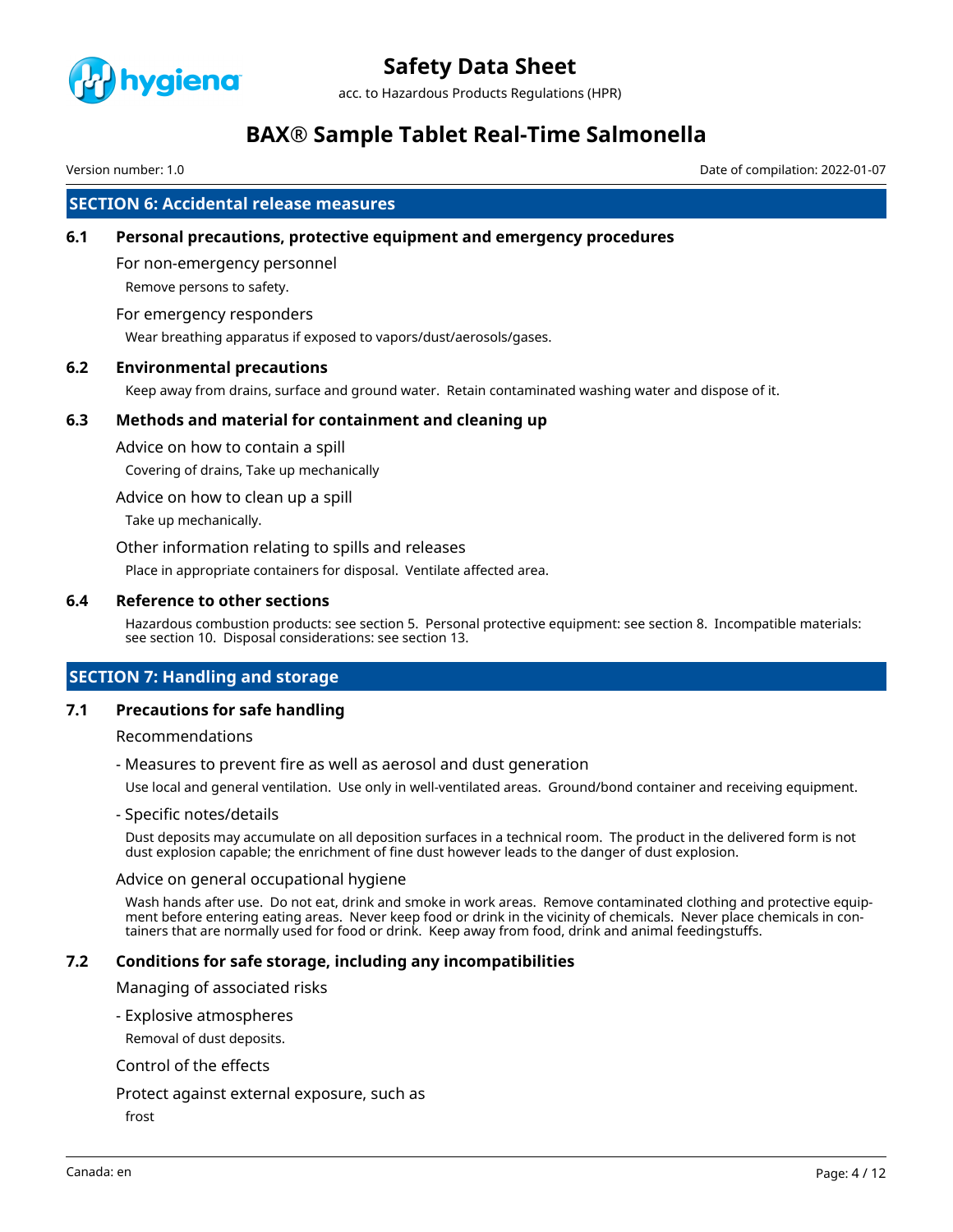

acc. to Hazardous Products Regulations (HPR)

## **BAX® Sample Tablet Real-Time Salmonella**

 $\sqrt{2}$ 

Version number: 1.0 Date of compilation: 2022-01-07

## **7.3 Specific end use(s)**

See section 16 for a general overview.

## **SECTION 8: Exposure controls/personal protection**

## **8.1 Control parameters**

This information is not available.

| Relevant DNELs of components of the mixture |               |                 |                           |                                              |                   |                                 |
|---------------------------------------------|---------------|-----------------|---------------------------|----------------------------------------------|-------------------|---------------------------------|
| <b>Name of substance</b>                    | <b>CAS No</b> | <b>Endpoint</b> | <b>Threshold</b><br>level | <b>Protection goal,</b><br>route of exposure | Used in           | <b>Exposure time</b>            |
| Carbowax                                    | 25322-68-3    | <b>DNEL</b>     | 40.2 mg/m <sup>3</sup>    | human, inhalatory                            | worker (industry) | chronic - systemic ef-<br>fects |
| Carbowax                                    | 25322-68-3    | <b>DNEL</b>     | 112 $mg/kg$<br>bw/day     | human, dermal                                | worker (industry) | chronic - systemic ef-<br>fects |
| EDTA disodium di-<br>hydrate                | 6381-92-6     | <b>DNEL</b>     | $1.5 \,\mathrm{mq/m^3}$   | human, inhalatory                            | worker (industry) | chronic - systemic ef-<br>fects |
| EDTA disodium di-<br>hydrate                | 6381-92-6     | <b>DNEL</b>     | $3 \text{ mg/m}^3$        | human, inhalatory                            | worker (industry) | acute - systemic ef-<br>fects   |
| EDTA disodium di-<br>hydrate                | 6381-92-6     | <b>DNEL</b>     | $1.5 \,\mathrm{mq/m^3}$   | human, inhalatory                            | worker (industry) | chronic - local effects         |
| EDTA disodium di-<br>hydrate                | 6381-92-6     | <b>DNEL</b>     | $3 \text{ mg/m}^3$        | human, inhalatory                            | worker (industry) | acute - local effects           |

| Relevant PNECs of components of the mixture |               |                 |                           |                            |                                       |                                                         |
|---------------------------------------------|---------------|-----------------|---------------------------|----------------------------|---------------------------------------|---------------------------------------------------------|
| <b>Name of substance</b>                    | <b>CAS No</b> | <b>Endpoint</b> | <b>Threshold</b><br>level | <b>Organism</b>            | <b>Environmental com-</b><br>partment | <b>Exposure time</b>                                    |
| Carbowax                                    | 25322-68-3    | <b>PNEC</b>     | 0.2739/                   | aquatic organisms          | freshwater                            | short-term (single in-<br>stance)                       |
| Carbowax                                    | 25322-68-3    | <b>PNEC</b>     | 27.3 $mg/1$               | aquatic organisms          | marine water                          | short-term (single in-<br>stance)                       |
| Carbowax                                    | 25322-68-3    | <b>PNEC</b>     | 1,030 $mg/_{ka}$          | aquatic organisms          |                                       | freshwater sediment   short-term (single in-<br>stance) |
| Carbowax                                    | 25322-68-3    | <b>PNEC</b>     | 103 $mg/_{ka}$            | aquatic organisms          | marine sediment                       | short-term (single in-<br>stance)                       |
| Carbowax                                    | 25322-68-3    | <b>PNEC</b>     | 46.4 $mg/kq$              | terrestrial organ-<br>isms | soil                                  | short-term (single in-<br>stance)                       |
| EDTA disodium di-<br>hydrate                | 6381-92-6     | <b>PNEC</b>     | $2.5 \frac{mg}{l}$        | aquatic organisms          | freshwater                            | short-term (single in-<br>stance)                       |
| EDTA disodium di-<br>hydrate                | 6381-92-6     | <b>PNEC</b>     | $0.25 \frac{mg}{l}$       | aquatic organisms          | marine water                          | short-term (single in-<br>stance)                       |
| EDTA disodium di-<br>hydrate                | 6381-92-6     | <b>PNEC</b>     | 50 $mg/1$                 | aquatic organisms          | sewage treatment<br>plant (STP)       | short-term (single in-<br>stance)                       |
| EDTA disodium di-<br>hydrate                | 6381-92-6     | <b>PNEC</b>     | 1.1 $mg/_{kq}$            | terrestrial organ-<br>isms | soil                                  | short-term (single in-<br>stance)                       |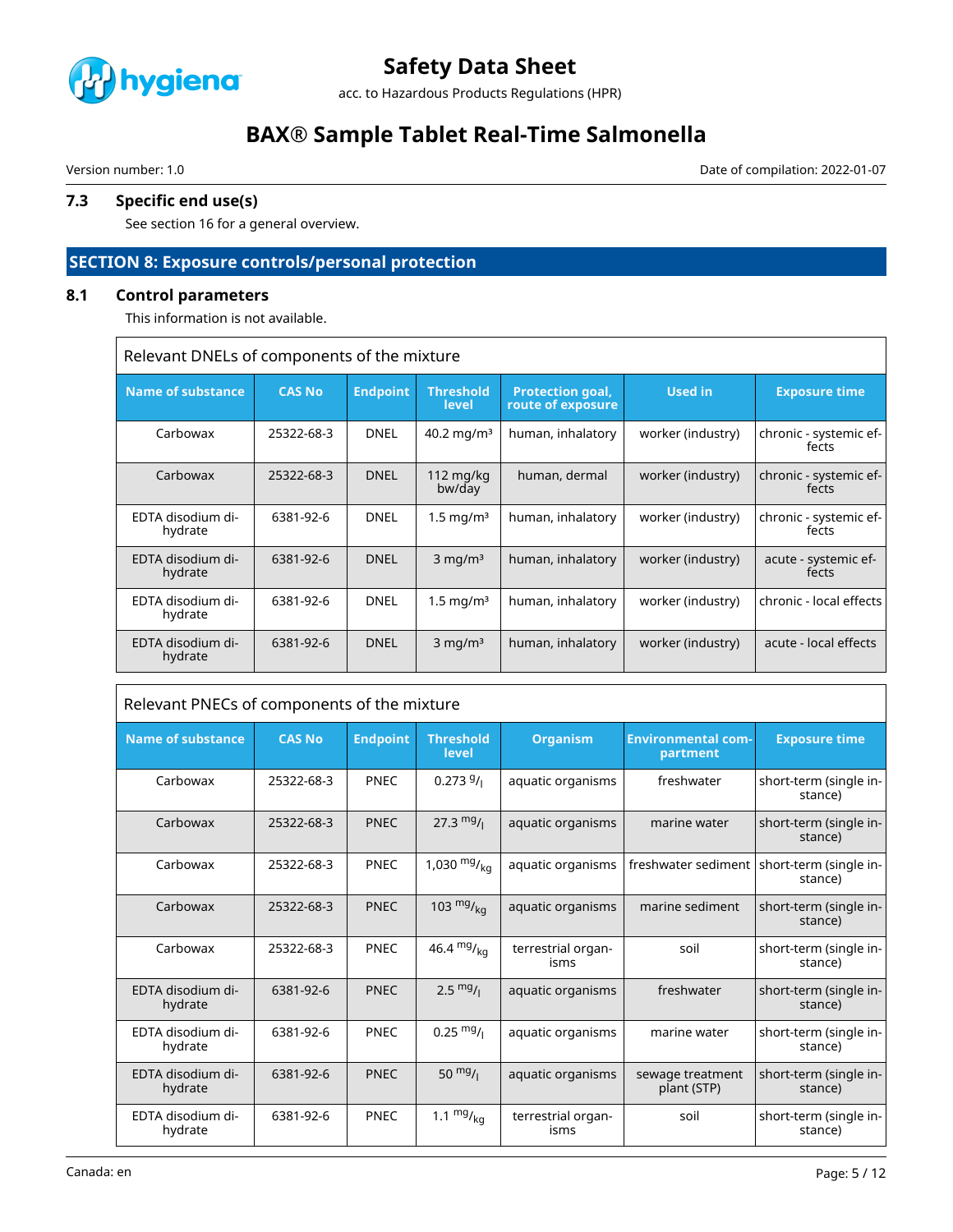

acc. to Hazardous Products Regulations (HPR)

## **BAX® Sample Tablet Real-Time Salmonella**

Version number: 1.0 Date of compilation: 2022-01-07

### **8.2 Exposure controls**

Appropriate engineering controls

General ventilation.

Individual protection measures (personal protective equipment)

Eye/face protection

Wear eye/face protection.

Skin protection

- Hand protection

Wear protective gloves.

#### - Other protection measures

Take recovery periods for skin regeneration. Preventive skin protection (barrier creams/ointments) is recommended. Wash hands thoroughly after handling.

#### Respiratory protection

In case of inadequate ventilation wear respiratory protection.

#### Environmental exposure controls

Use appropriate container to avoid environmental contamination. Keep away from drains, surface and ground water.

## **SECTION 9: Physical and chemical properties**

### **9.1 Information on basic physical and chemical properties**

### **Appearance**

| $\mathop{^+}$ Physical state | solid          |
|------------------------------|----------------|
| Color                        | not determined |
| Odor                         | characteristic |

### **Other safety parameters**

| pH (value)                              | not applicable                                               |
|-----------------------------------------|--------------------------------------------------------------|
| Melting point/freezing point            | not determined                                               |
| Initial boiling point and boiling range | 205.7 °C at 977.6 hPa                                        |
| Flash point                             | not applicable                                               |
| Evaporation rate                        | Not determined                                               |
| Flammability (solid, gas)               | this material is combustible, but will not ignite<br>readily |
| Explosion limits of dust clouds         | not determined                                               |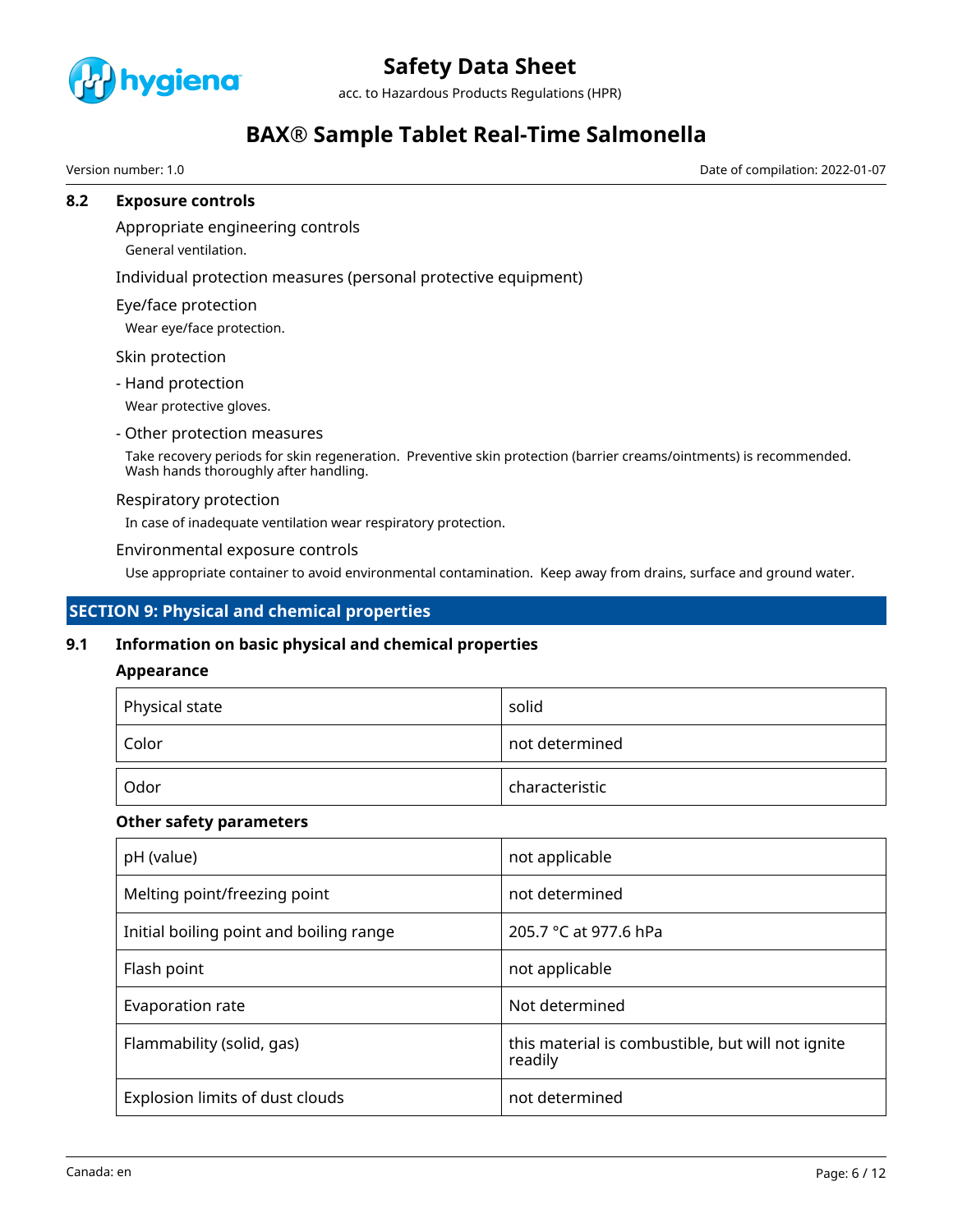

acc. to Hazardous Products Regulations (HPR)

## **BAX® Sample Tablet Real-Time Salmonella**

Version number: 1.0 Date of compilation: 2022-01-07

| Vapor pressure              | $<$ 0.1 Pa at 20 °C                           |
|-----------------------------|-----------------------------------------------|
| Density                     | not determined                                |
| Vapor density               | this information is not available             |
| Relative density            | Information on this property is not available |
| Solubility(ies)             | not determined                                |
| Partition coefficient       |                                               |
| - n-octanol/water (log KOW) | this information is not available             |
| Auto-ignition temperature   |                                               |
| Viscosity                   | not relevant (solid matter)                   |

| <b>VISCOSILV</b>     | TIOL PEIEVANIL (SOlid matter)                      |
|----------------------|----------------------------------------------------|
| Explosive properties | not explosive (GHS of the United Nations, annex 4) |
| Oxidizing properties | none                                               |

### **9.2 Other information**

| Solvent content                          | 58.17 %                                                                           |
|------------------------------------------|-----------------------------------------------------------------------------------|
| Solid content                            | 25.63 %                                                                           |
| Temperature class (USA, acc. to NEC 500) | T2 (maximum permissible surface temperature on the equipment:<br>$300^{\circ}$ C) |

## **SECTION 10: Stability and reactivity**

### **10.1 Reactivity**

Concerning incompatibility: see below "Conditions to avoid" and "Incompatible materials".

#### **10.2 Chemical stability**

The material is stable under normal ambient and anticipated storage and handling conditions of temperature and pressure.

### **10.3 Possibility of hazardous reactions**

No known hazardous reactions.

#### **10.4 Conditions to avoid**

There are no specific conditions known which have to be avoided.

Hints to prevent fire or explosion

The product in the delivered form is not dust explosion capable; the enrichment of fine dust however leads to the danger of dust explosion.

#### **10.5 Incompatible materials**

**Oxidizers**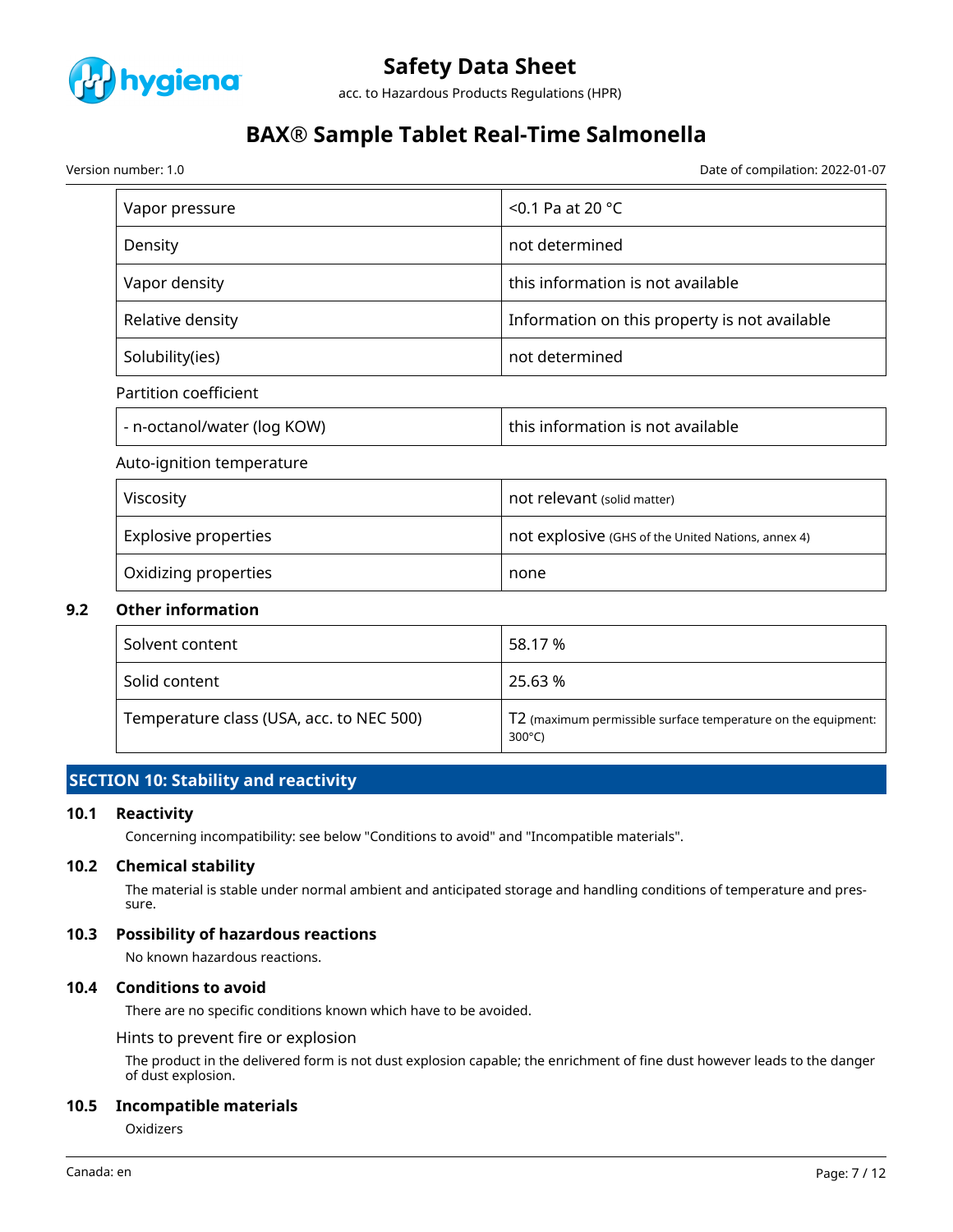

acc. to Hazardous Products Regulations (HPR)

## **BAX® Sample Tablet Real-Time Salmonella**

Version number: 1.0 Date of compilation: 2022-01-07

#### **10.6 Hazardous decomposition products**

Reasonably anticipated hazardous decomposition products produced as a result of use, storage, spill and heating are not known. Hazardous combustion products: see section 5.

## **SECTION 11: Toxicological information**

#### **11.1 Information on toxicological effects**

Test data are not available for the complete mixture.

#### Classification procedure

The method for classification of the mixture is based on ingredients of the mixture (additivity formula).

#### **Classification acc. to GHS**

This mixture does not meet the criteria for classification.

#### Acute toxicity

Shall not be classified as acutely toxic.

#### Skin corrosion/irritation

Shall not be classified as corrosive/irritant to skin.

#### Serious eye damage/eye irritation

Shall not be classified as seriously damaging to the eye or eye irritant.

#### Respiratory or skin sensitization

Shall not be classified as a respiratory or skin sensitizer.

#### Germ cell mutagenicity

Shall not be classified as germ cell mutagenic.

#### Carcinogenicity

Shall not be classified as carcinogenic.

#### Reproductive toxicity

Shall not be classified as a reproductive toxicant.

#### Specific target organ toxicity - single exposure

Shall not be classified as a specific target organ toxicant (single exposure).

#### Specific target organ toxicity - repeated exposure

Shall not be classified as a specific target organ toxicant (repeated exposure).

#### Aspiration hazard

Shall not be classified as presenting an aspiration hazard.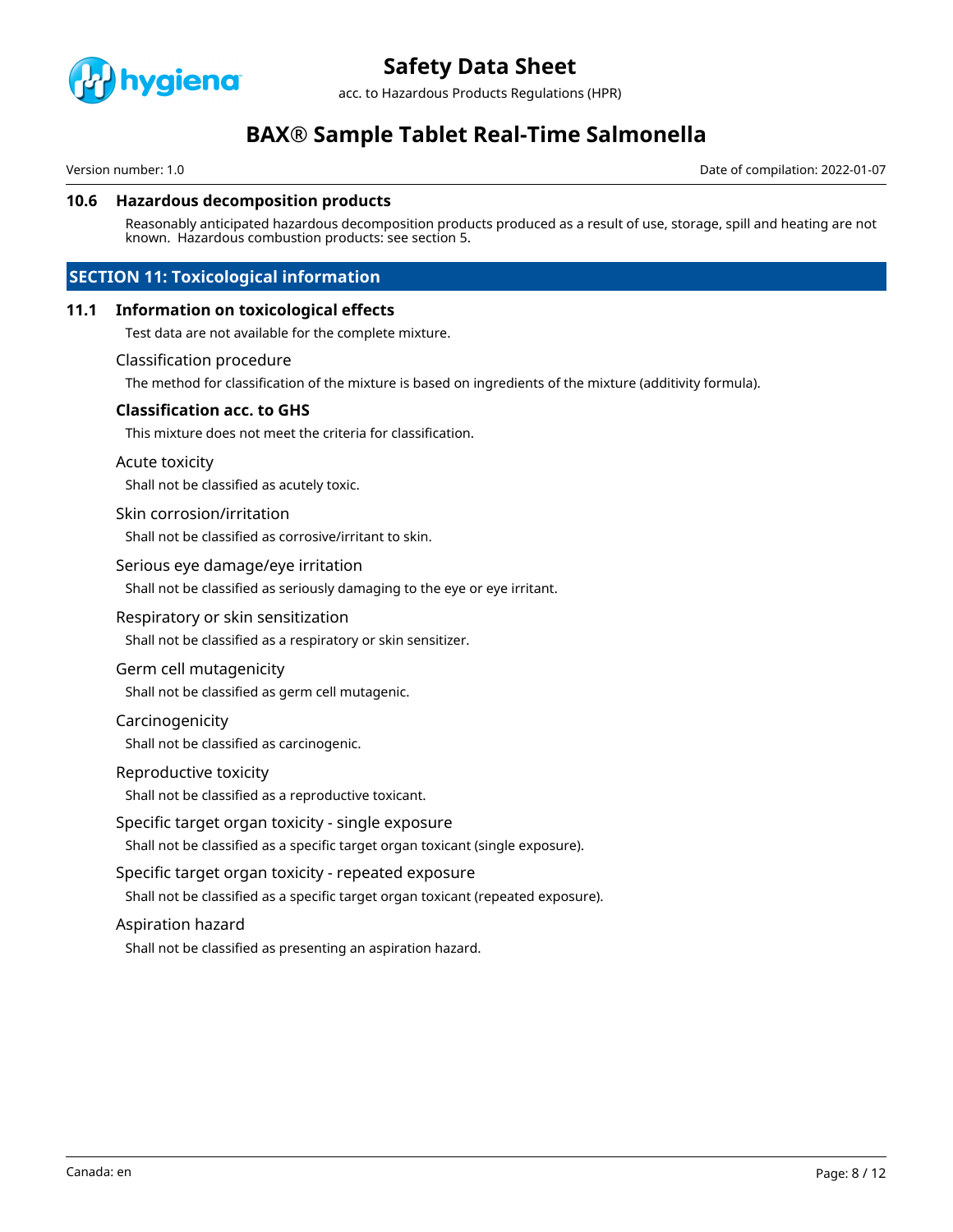

acc. to Hazardous Products Regulations (HPR)

## **BAX® Sample Tablet Real-Time Salmonella**

Version number: 1.0 Date of compilation: 2022-01-07

## **SECTION 12: Ecological information**

#### **12.1 Toxicity**

- **12.2 Persistence and degradability** Data are not available.
- **12.3 Bioaccumulative potential** Data are not available.
- **12.4 Mobility in soil** Data are not available.
- **12.5 Results of PBT and vPvB assessment** Data are not available.
- **12.6 Endocrine disrupting properties** None of the ingredients are listed.

### **12.7 Other adverse effects**

Data are not available.

### **SECTION 13: Disposal considerations**

#### **13.1 Waste treatment methods**

Sewage disposal-relevant information

Do not empty into drains. Avoid release to the environment. Refer to special instructions/safety data sheets.

Waste treatment of containers/packages

Completely emptied packages can be recycled. Handle contaminated packages in the same way as the substance itself.

### **Remarks**

Please consider the relevant national or regional provisions. Waste shall be separated into the categories that can be handled separately by the local or national waste management facilities.

## **SECTION 14: Transport information**

- 
- **14.2 UN proper shipping name** not relevant
- **14.3 Transport hazard class(es)** not assigned
- **14.4 Packing group not assigned not assigned**
- 

**14.1 UN number 14.1 UN** number

**14.5 Environmental hazards** non-environmentally hazardous acc. to the dangerous goods regulations

#### **14.6 Special precautions for user**

There is no additional information.

**14.7 Transport in bulk according to Annex II of MARPOL and the IBC Code**

The cargo is not intended to be carried in bulk.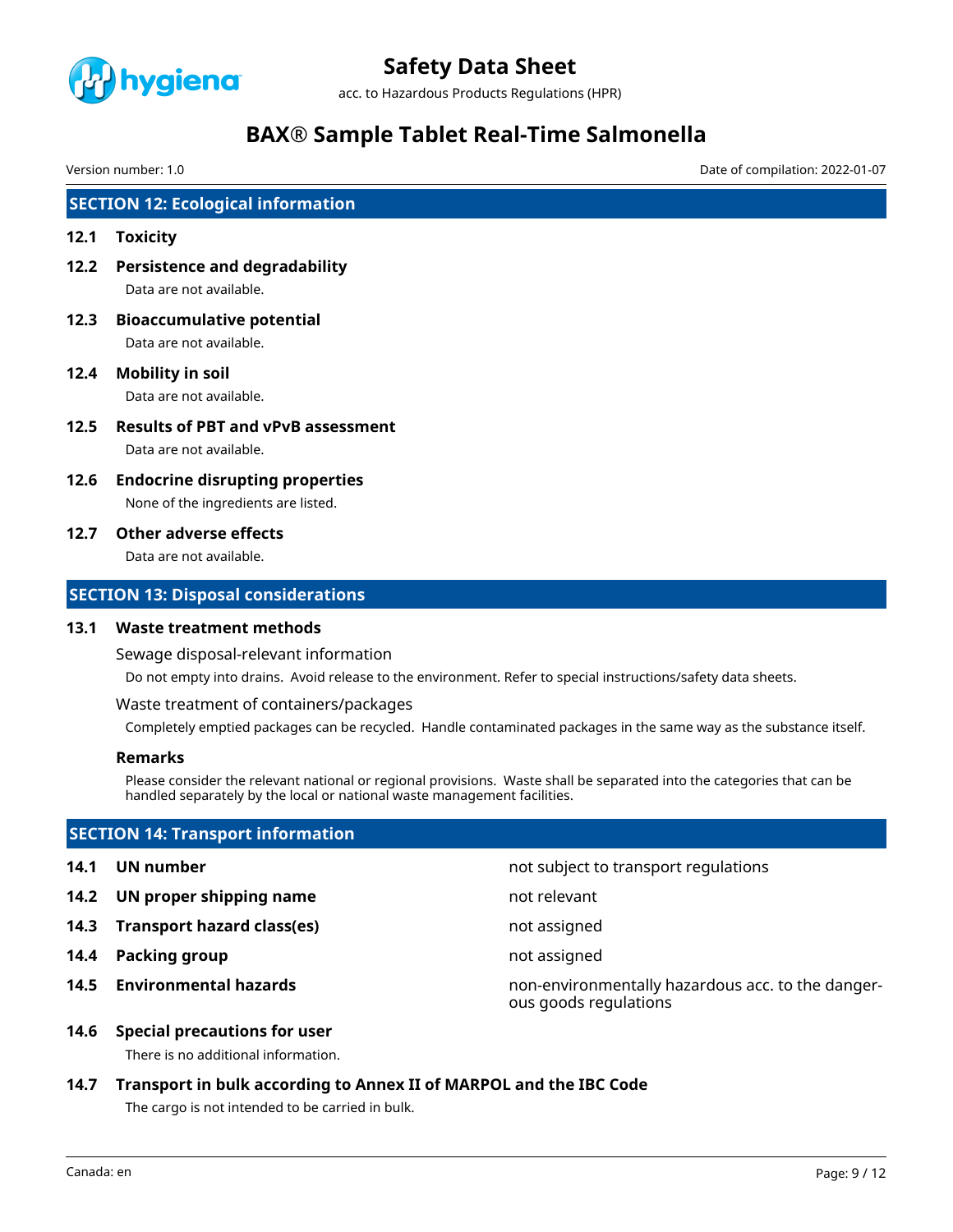

acc. to Hazardous Products Regulations (HPR)

## **BAX® Sample Tablet Real-Time Salmonella**

Version number: 1.0 Date of compilation: 2022-01-07

### **Information for each of the UN Model Regulations**

**Transport information - National regulations - Additional information (UN RTDG)** Not subject to transport regulations: UN RTDG

**International Maritime Dangerous Goods Code (IMDG) - Additional information** Not subject to IMDG.

## **International Civil Aviation Organization (ICAO-IATA/DGR) - Additional information** Not subject to ICAO-IATA.

## **SECTION 15: Regulatory information**

### **15.1 Safety, health and environmental regulations specific for the product in question**

### **National regulations (United States)**

### **Superfund Amendment and Reauthorization Act (SARA TITLE III )**

- The List of Extremely Hazardous Substances and Their Threshold Planning Quantities (EPCRA Section 302, 304)

none of the ingredients are listed

- Specific Toxic Chemical Listings (EPCRA Section 313) none of the ingredients are listed

## **Comprehensive Environmental Response, Compensation, and Liability Act (CERCLA)**

- List of Hazardous Substances and Reportable Quantities (CERCLA section 102a) (40 CFR 302.4) none of the ingredients are listed

### **Clean Air Act**

none of the ingredients are listed

### **Right to Know Hazardous Substance List**

- Hazardous Substance List (NJ-RTK)
- none of the ingredients are listed

### **California Environmental Protection Agency (Cal/EPA): Proposition 65 - Safe Drinking Water and Toxic Enforcement Act of 1987**

none of the ingredients are listed

### **Industry or sector specific available guidance(s)**

### **NPCA-HMIS® III**

Hazardous Materials Identification System. American Coatings Association.

| <b>Category</b> | Rating | <b>Description</b>                                        |
|-----------------|--------|-----------------------------------------------------------|
| Chronic         |        | none                                                      |
| <b>Health</b>   |        | no significant risk to health                             |
| Flammability    |        | material that must be preheated before ignition can occur |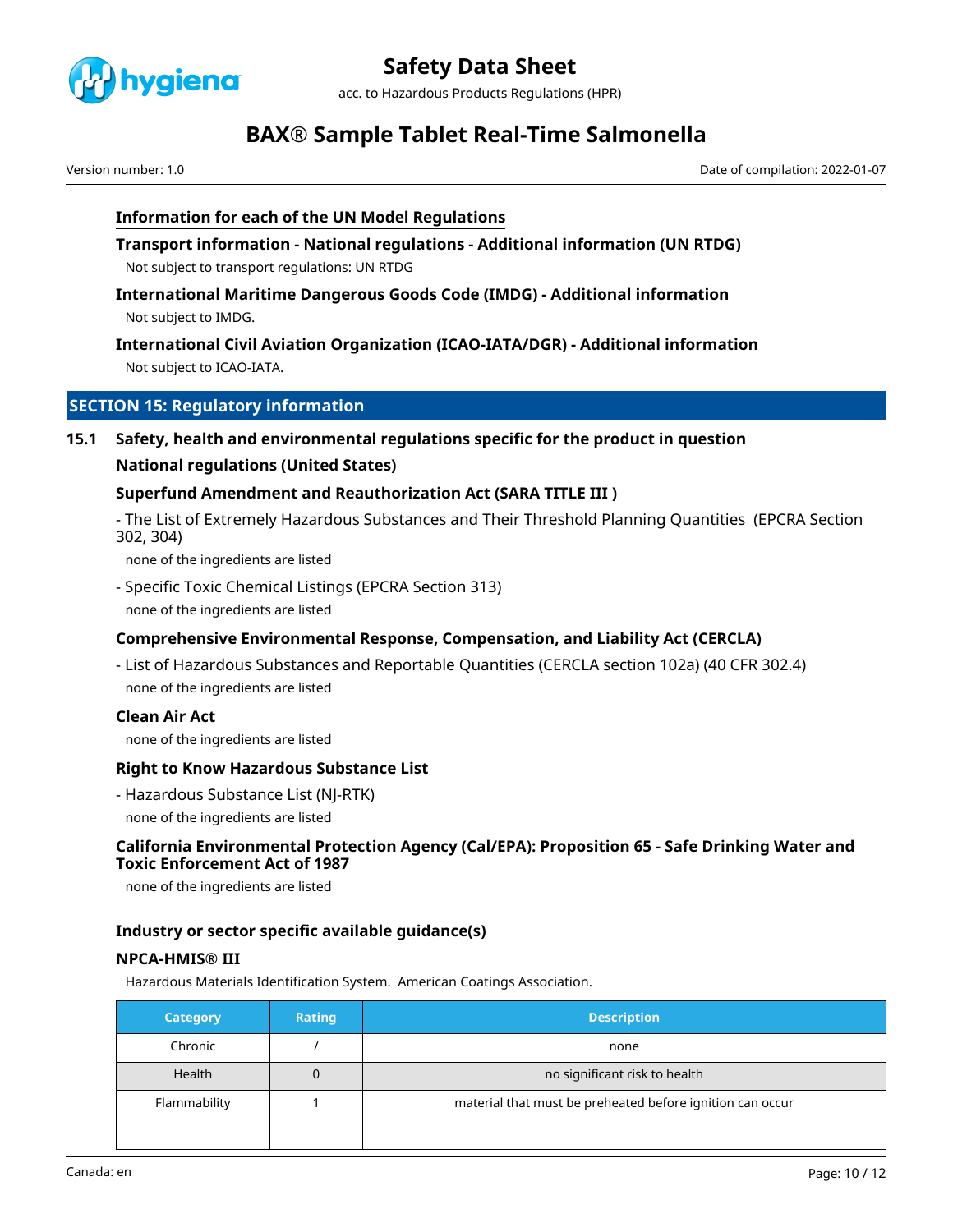

acc. to Hazardous Products Regulations (HPR)

## **BAX® Sample Tablet Real-Time Salmonella**

Version number: 1.0 Date of compilation: 2022-01-07

| <b>Category</b>     | <b>Rating</b>            | <b>Description</b>                                                                                                                                            |
|---------------------|--------------------------|---------------------------------------------------------------------------------------------------------------------------------------------------------------|
| Physical hazard     | 0                        | material that is normally stable, even under fire conditions, and will not react with water,<br>polymerize, decompose, condense, or self-react. Non-explosive |
| Personal protection | $\overline{\phantom{a}}$ |                                                                                                                                                               |

### **NFPA® 704**

National Fire Protection Association: Standard System for the Identification of the Hazards of Materials for Emergency Response (United States).

| <b>Category</b> | Degree of<br>hazard | <b>Description</b>                                                                                                 |
|-----------------|---------------------|--------------------------------------------------------------------------------------------------------------------|
| Flammability    |                     | material that must be preheated before ignition can occur                                                          |
| <b>Health</b>   |                     | material that, under emergency conditions, would offer no hazard beyond that of ordin-<br>ary combustible material |
| Instability     |                     | material that is normally stable, even under fire conditions                                                       |
| Special hazard  |                     |                                                                                                                    |

### **15.2 Chemical Safety Assessment**

Chemical safety assessments for substances in this mixture were not carried out.

## **SECTION 16: Other information**

### **Abbreviations and acronyms**

| Abbr.           | <b>Descriptions of used abbreviations</b>                                                                     |
|-----------------|---------------------------------------------------------------------------------------------------------------|
| CAS             | Chemical Abstracts Service (service that maintains the most comprehensive list of chemical substances)        |
| <b>DGR</b>      | Dangerous Goods Regulations (see IATA/DGR)                                                                    |
| <b>DNEL</b>     | Derived No-Effect Level                                                                                       |
| <b>GHS</b>      | "Globally Harmonized System of Classification and Labelling of Chemicals" developed by the United Nations     |
| <b>IATA</b>     | <b>International Air Transport Association</b>                                                                |
| <b>IATA/DGR</b> | Dangerous Goods Regulations (DGR) for the air transport (IATA)                                                |
| <b>ICAO</b>     | International Civil Aviation Organization                                                                     |
| <b>IMDG</b>     | International Maritime Dangerous Goods Code                                                                   |
| <b>MARPOL</b>   | International Convention for the Prevention of Pollution from Ships (abbr. of "Marine Pollutant")             |
| NPCA-HMIS® III  | National Paint and Coatings Association: Hazardous Materials Identification System - HMIS® III, Third Edition |
| PBT             | Persistent, Bioaccumulative and Toxic                                                                         |
| <b>PNEC</b>     | <b>Predicted No-Effect Concentration</b>                                                                      |
| <b>RTECS</b>    | Registry of Toxic Effects of Chemical Substances (database of NIOSH with toxicological information)           |
| UN RTDG         | UN Recommendations on the Transport of Dangerous Good                                                         |
| vPvB            | Very Persistent and very Bioaccumulative                                                                      |